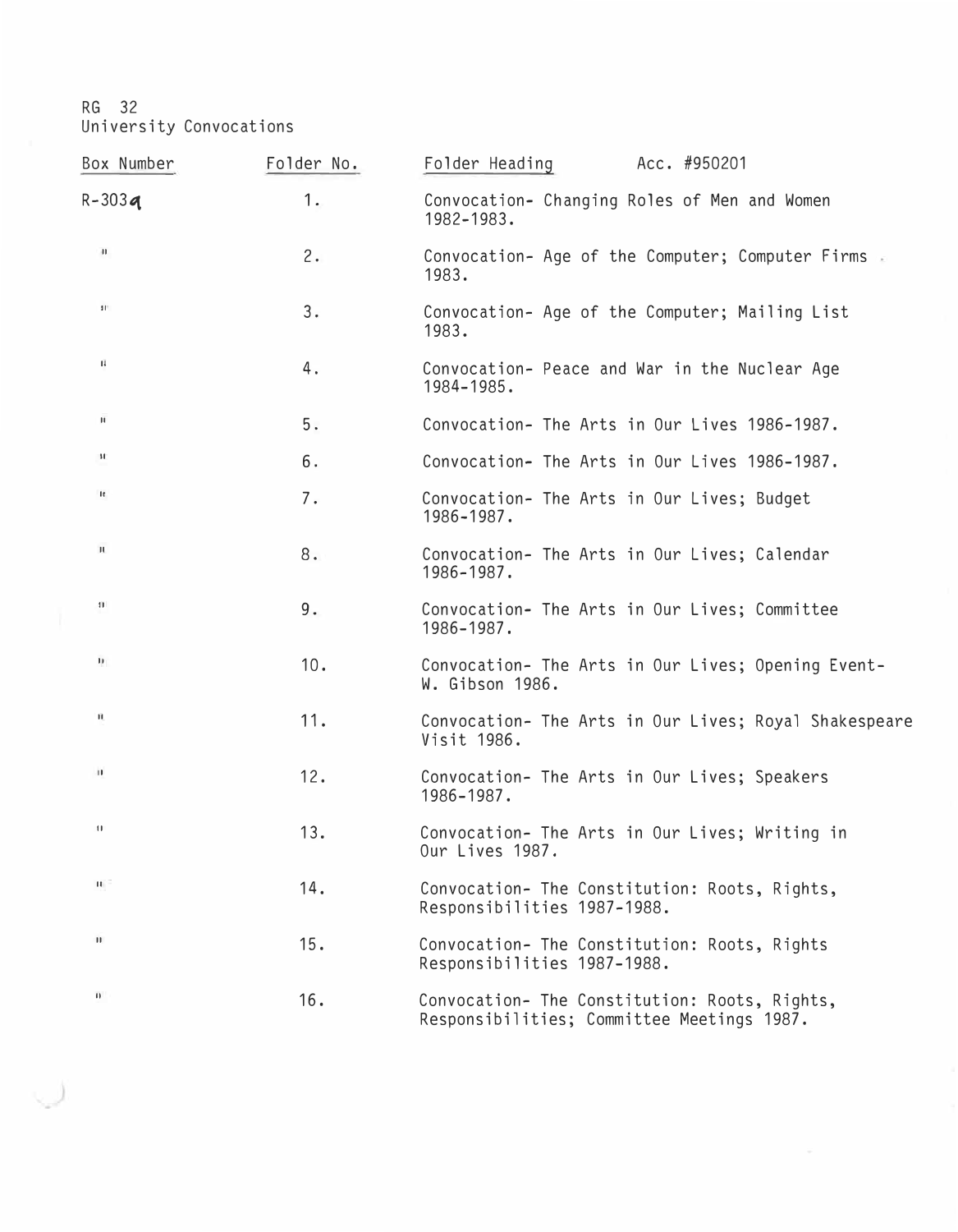| Box Number                                                 | Folder No.   | Folder Heading<br>Acc. #950201                                                                 |
|------------------------------------------------------------|--------------|------------------------------------------------------------------------------------------------|
| $R-303a$                                                   | 17.          | Convocation- The Constitution: Roots, Rights,<br>Responsibilities; Logo 1987.                  |
| $\begin{array}{c} \textcolor{red}{\textbf{1}} \end{array}$ | 18.          | Convocation- The Constitution: Roots, Rights,<br>Responsibilities; Opening Event- J.Doar 1987. |
| H                                                          | 19.          | Convocation-Worlds in Flux, Soviet Union<br>1988-1989.                                         |
| $\pmb{\text{II}}$                                          | 20.          | Convocation- Worlds in Flux, Soviet Union;<br>Opening Event- D. Simes 1988.                    |
| $\mathbf{u}$                                               | 21.<br>$X =$ | Convocation- Worlds in Flux, Soviet Union;<br>Speaker- V. Ashmarin 1989.                       |
| $\mathbf{H}$                                               | 22.          | Convocation- Worlds in Flux, Soviet Union;<br>Speaker- P. Brouwer 1989.                        |
| и                                                          | 23.          | Convocation- Worlds in Flux, Soviet Union;<br>Speaker- W. Goldman 1989.                        |
| $\mathbf{H}$                                               | 24.          | Convocation- Worlds in Flux, Soviet Union;<br>Speaker- M. Habeeb 1989.                         |
| и                                                          | 25.          | Convocation- Worlds in Flux, Soviet Union;<br>Speaker- V. Johnson 1989.                        |
| и                                                          | 26.          | Convocation- Worlds in Flux, Soviet Union;<br>Speaker- R. Koopman 1989.                        |
| $\begin{array}{c} \textbf{11} \end{array}$                 | 27.          | Convocation- Worlds in Flux, Soviet Union;<br>Speaker- R. Sharlet 1989.                        |
| н                                                          | 28.          | Convocation- Worlds in Flux, Soviet Union;<br>Speaker- W. Smith 1989.                          |
| $\mathbf{u}$                                               | 29.          | Convocation- Worlds in Flux, Soviet Union;<br>Speaker- R. Stites 1989.                         |
| $\mathbf{H}$                                               | 30.          | Convocation- Worlds in Flux, Soviet Union;<br>Soviet Film Series 1989.                         |
| Ш.                                                         | 31.          | Convocation Theme Selection 1988.                                                              |
| $\mathbf{H}$                                               | 32.          | Convocation Evaluability 1986.                                                                 |

U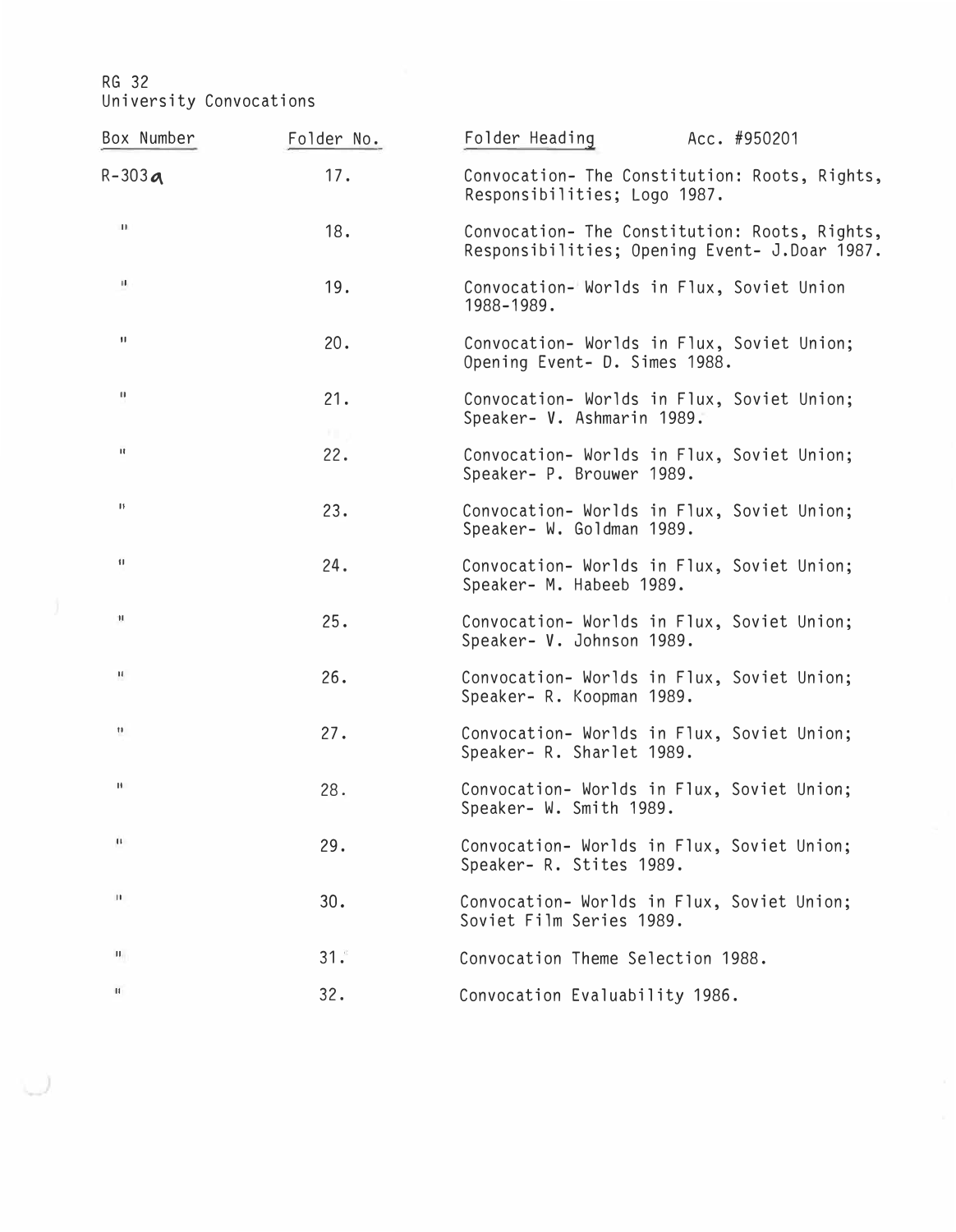$\cup$ 

| Box Number                                              | Folder No. | Folder Heading<br>Acc. #950215                                                |
|---------------------------------------------------------|------------|-------------------------------------------------------------------------------|
| $R - 304$                                               | 1.         | Convocation- Worlds in Flux, Latin America;<br>Committee 1989.                |
| $\mathbf{H}$                                            | 2.         | Convocation- Worlds in Flux, Latin America;<br>Correspondence 1989-1990.      |
| $\mathbf{H}$                                            | 3.         | Convocation- Worlds in Flux, Latin America; Events<br>1989-1990.              |
| П                                                       | 4.         | Convocation- Worlds in Flux, Latin America;<br>Financial/Scheduling 1989-1990 |
| $\boldsymbol{\Sigma}$                                   | $5.$       | Convocation- Worlds in Flux, Latin America; Flyers<br>1989.                   |
| $\mathbf{1}$                                            | 6.         | Convocation- Worlds in Flux, Latin America; Opening<br>Event 1989.            |
| Ш                                                       | 7.         | Convocation- Worlds in Flux, Latin America; Rain<br>Forest Conference 1989.   |
| 31                                                      | 8.         | Convocation-Worlds in Flux, Latin America;<br>Reception- C. Alegria 1989.     |
| $\mathbf{H}$                                            | 9.         | Convocation- Worlds in Flux, Latin America; Thank<br>You Letters 1989.        |
| It.                                                     | 10.        | Convocation- Worlds in Flux, East Asia; Budget<br>1990-1991.                  |
| $\mathbf{H}$                                            | 11.        | Convocation- Worlds in Flux, East Asia; Committee<br>1990-1991.               |
| $\mathbf{H}$                                            | 12.        | Convocation- Worlds in Flux, East Asia;<br>Correspondence 1990-1991.          |
| н                                                       | 13.        | Convocation- Worlds in Flux, East Asia; Event-<br>Y. Ayukawa 1991.            |
| $\mathbf{H}% _{0}\equiv\mathbf{H}_{\mathrm{H}}\pmod{2}$ | 14.        | Convocation- Worlds in Flux, East Asia; Event-<br>M. Bedford 1991.            |
| n                                                       | 15.        | Convocation- Worlds in Flux, East Asia; Event-<br>A. Colnes 1991.             |
| $\overline{11}$                                         | 16.        | Convocation- Worlds in Flux, East Asia; Event-<br>W. Dill 1991.               |
| $\mathbf{H}$                                            | 17.        | Convocation- Worlds in Flux, East Asia; Event-<br>R. Dube 1991.               |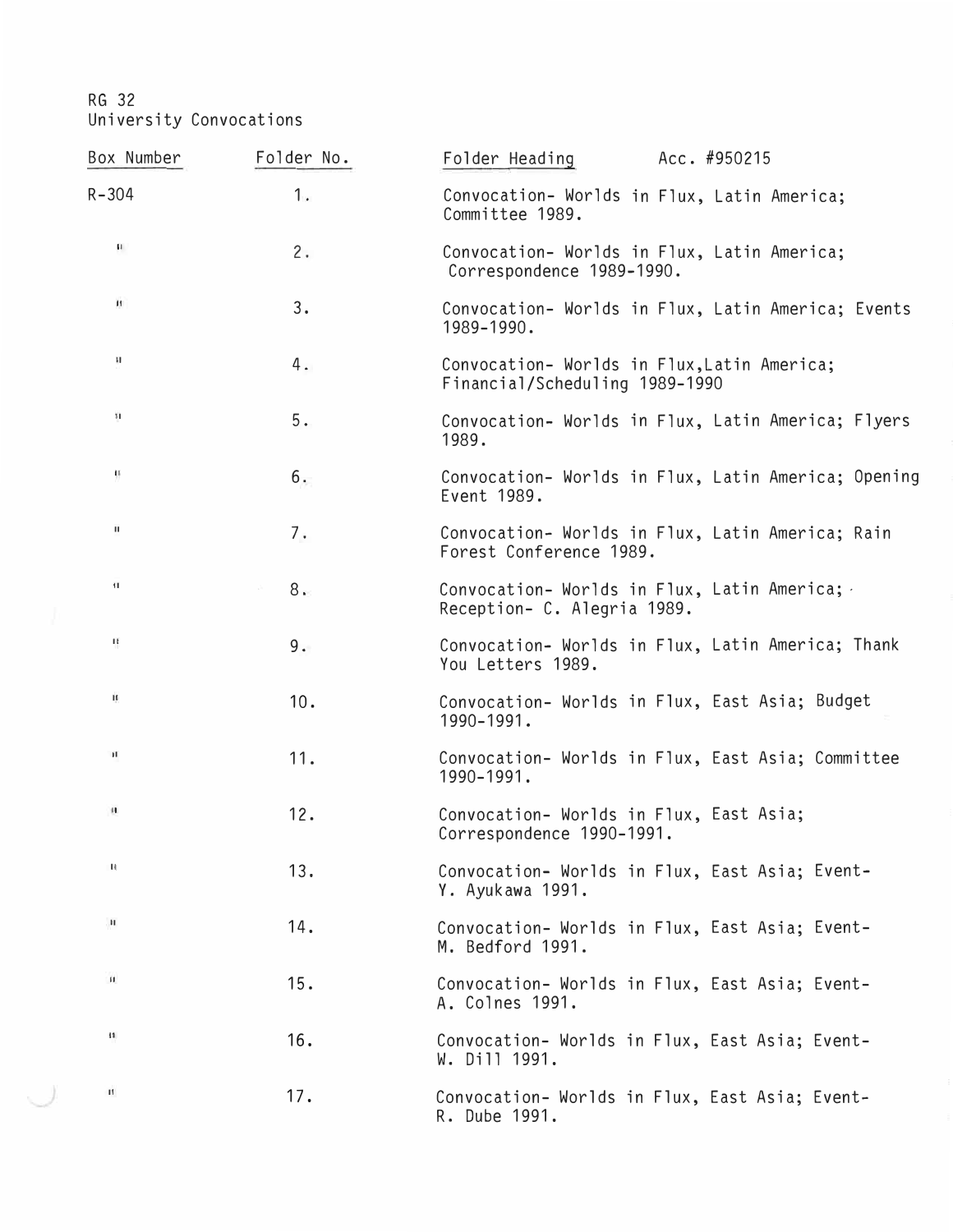| Box Number           | Folder No. | Folder Heading<br>Acc. #950215                                                        |
|----------------------|------------|---------------------------------------------------------------------------------------|
| $R - 304$            | 18.        | Convocation- Worlds in Flux, East Asia;<br>Event- Film and Video 1990.                |
| $\pmb{\ast}$         | 19.        | Convocation- Worlds in Flux, East Asia;<br>Event- C. Gilmartin 1991.                  |
| и                    | 20.        | Convocation- Worlds in Flux, East Asia;<br>Event- J. Goldstein 1990.                  |
| 11                   | 21.        | Convocation- Worlds in Flux, East Asia;<br>Event- R. Kimura 1991.                     |
| $\mathbf{H}$         | 22.        | Convocation- Worlds in Flux, East Asia;<br>Event- Map Exhibition 1990.                |
| $\{1\}$              | 23.        | Convocation- Worlds in Flux, East Asia;<br>Event- M. Martin 1990.                     |
| $\pmb{\mathfrak{m}}$ | 24.        | Convocation- Worlds in Flux, East Asia;<br>Event- H. Osher 1990.                      |
| $\mathbf{H}$         | 25.        | Convocation- Worlds in Flux, East Asia;<br>Event- K. Okuda 1990.                      |
| п.                   | 26.        | Convocation- Worlds in Flux, East Asia;<br>Event- S.S. Park 1990.                     |
| $\mathbf{H}$         | 27.        | Convocation- Worlds in Flux, East Asia;<br>Event- Peabody Museum Trip 1990.           |
| п                    | 28.        | Convocation- Worlds in Flux, East Asia;<br>Event- Sagami Traditional Music Trio 1990. |
| $\mathbf H$          | 29.        | Convocation- Worlds in Flux, East Asia;<br>Event- K. Smith 1991.                      |
| $^{\dagger}$         | 30.        | Convocation- Worlds in Flux, East Asia;<br>Event- F. Viviano 1990.                    |
| п                    | 31.        | Convocation- Worlds in Flux, East Asia;<br>Event- L.T. Wei 1990.                      |
| и                    | 32.        | Convocation- Worlds in Flux, East Asia;<br>Event- L. Xiaolin 1990.                    |
| п                    | 33.        | Convocation- Worlds in Flux, East Asia;<br>Event- L. Yung-te 1991.                    |
| и                    | 34.        | Convocation- Worlds in Flux, East Asia;<br>Letter to Faculty 1990.                    |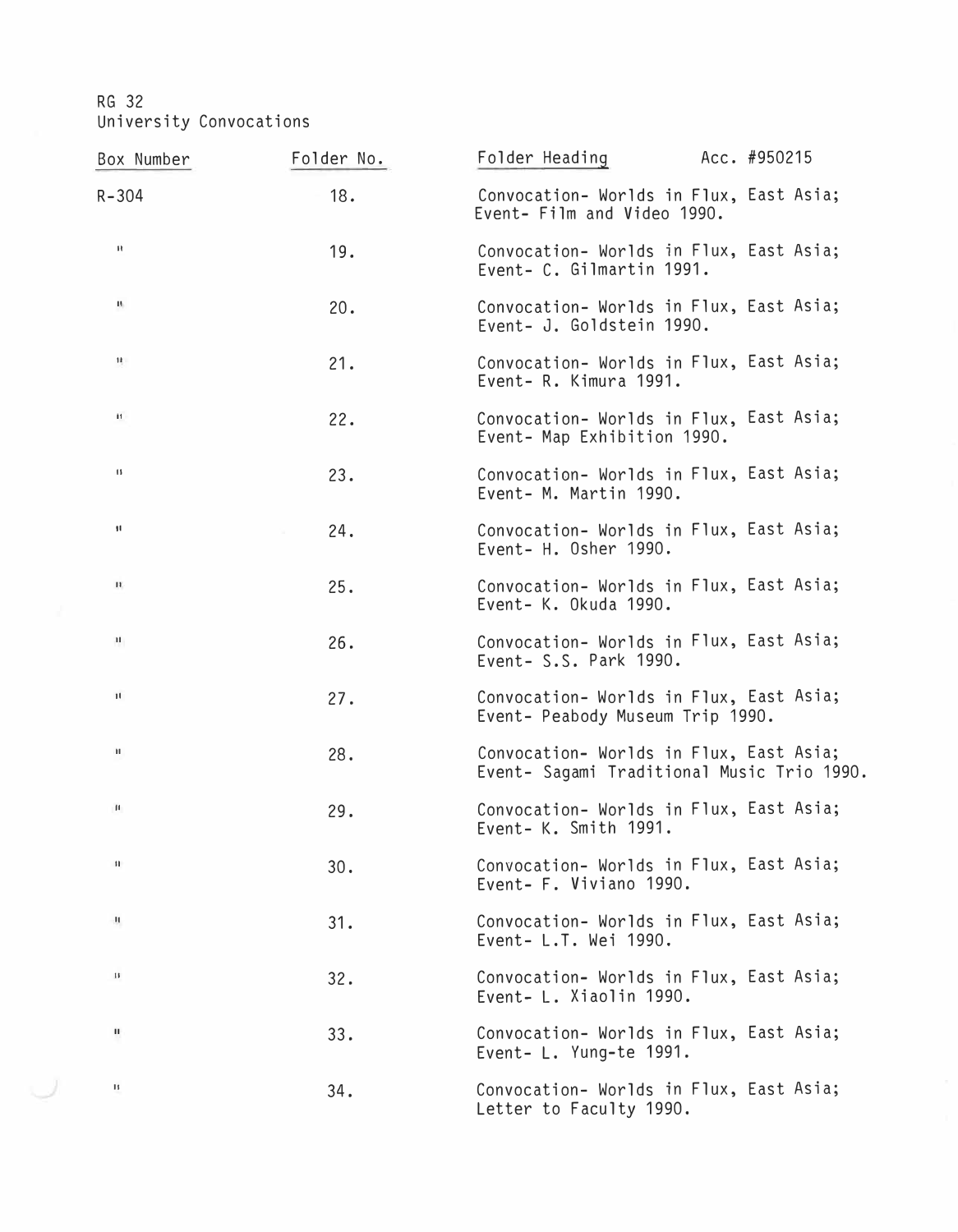| Box Number         | Folder No. | Acc. #950215<br>Folder Heading                                               |
|--------------------|------------|------------------------------------------------------------------------------|
| $R - 304$          | 35.        | Convocation- Worlds in Flux, East Asia;<br>Mailing Lists 1990.               |
| $\mathbf{I}$       | 36.        | Convocation- Worlds in Flux, East Asia;<br>Opening Event 1990.               |
| $\mathbf{H}$       | 37.        | Convocation- Worlds in Flux, East Asia;<br>Opening Event Speaker 1990.       |
| Ħ                  | 38.        | Convocation- Worlds in Flux, East Asia;<br>Opening Event Program 1990.       |
| $\mathbf{1}$       | 39.        | Convocation- Worlds in Flux, East Asia;<br>Radio Broadcasts 1990.            |
| $\mathbf H$        | 40.        | Convocation- Worlds in Flux, East Asia;<br>Schedule 1990.                    |
| $\boldsymbol{\Pi}$ | 41.        | Convocation- Worlds in Flux, East Asia;<br>Stage Party 1990.                 |
| $\mathbf{H}$       | 42.        | Convocation- Worlds in Flux, East Asia;<br>Student Grant 1989-1991.          |
| $\mathbf{H}$       | 43.        | Convocation- Worlds in Flux, East Asia;<br>Thank You Letters 1990.           |
| $\mathbf{H}$       | 44.        | Convocation- Worlds in Flux, East Asia;<br>E. Vogel Lunch 1990.              |
| $13 -$             | 45.        | Convocation- Encounters: Legacy of Columbus;<br>Budget 1992-1993.            |
| п                  | 46.        | Convocation- Encounters: Legacy of Columbus;<br>Calendar 1992.               |
| $\mathbf{1}$       | 47.        | Convocation- Encounters: Legacy of Columbus;<br>Committee 1992-1993.         |
| $\mathbf{H}$       | 48.        | Convocation- Encounters: Legacy of Columbus;<br>Event- Night in Brazil 1992. |
| п                  | 49.        | Convocation- Encounters: Legacy of Columbus;<br>Opening Event 1992.          |
| u                  | 50.        | Convocation 1993-1994; Letter 1993.                                          |
| $\mathbf{H}$       | 51.        | Convocation- The Environment (Cancelled);<br>General 1990-1991.              |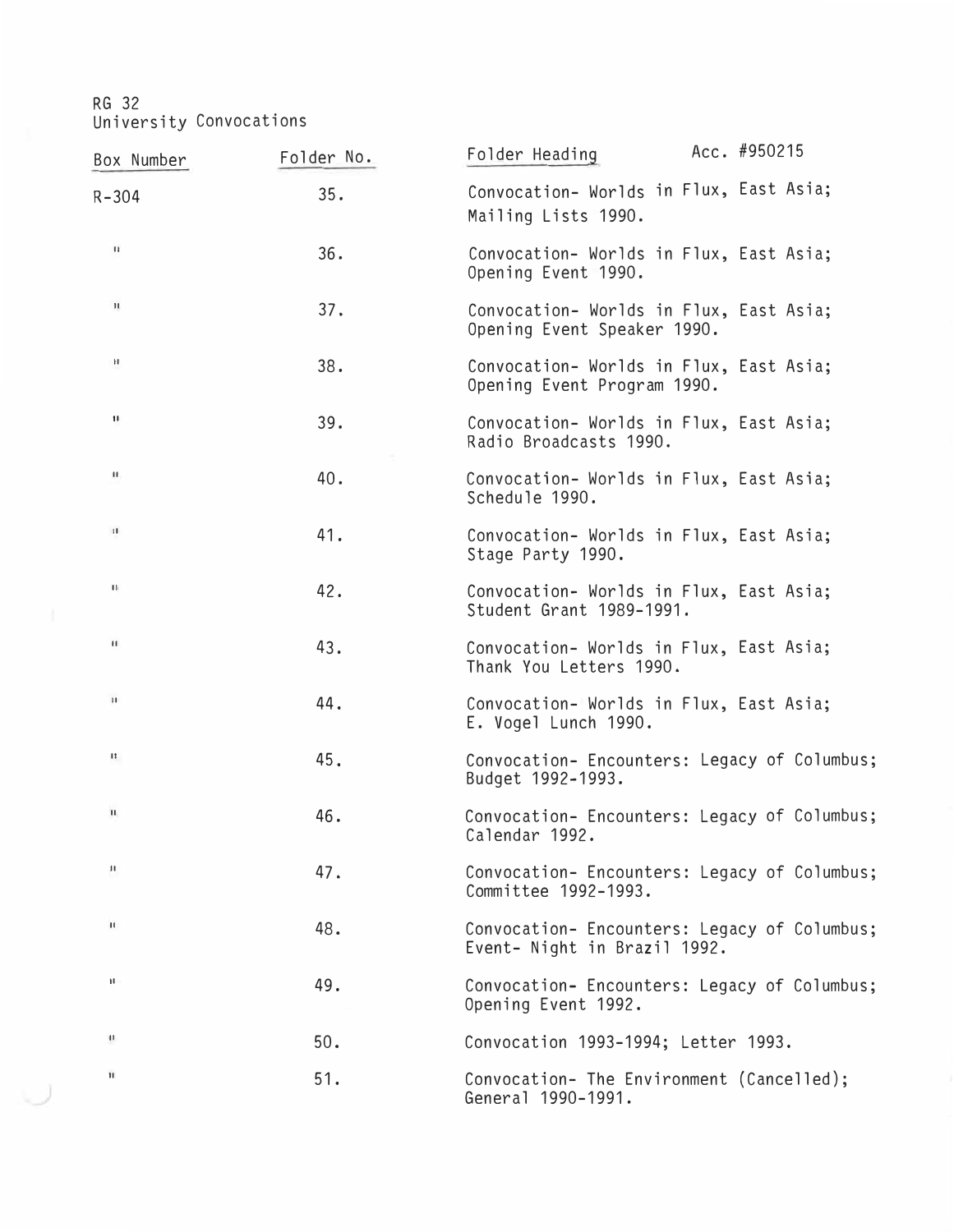## RG32

University Convocations

Box No. Folder No. Folder Heading Accession#010720

*)* 

R-379 1 Flyers, 1999-2000, 2000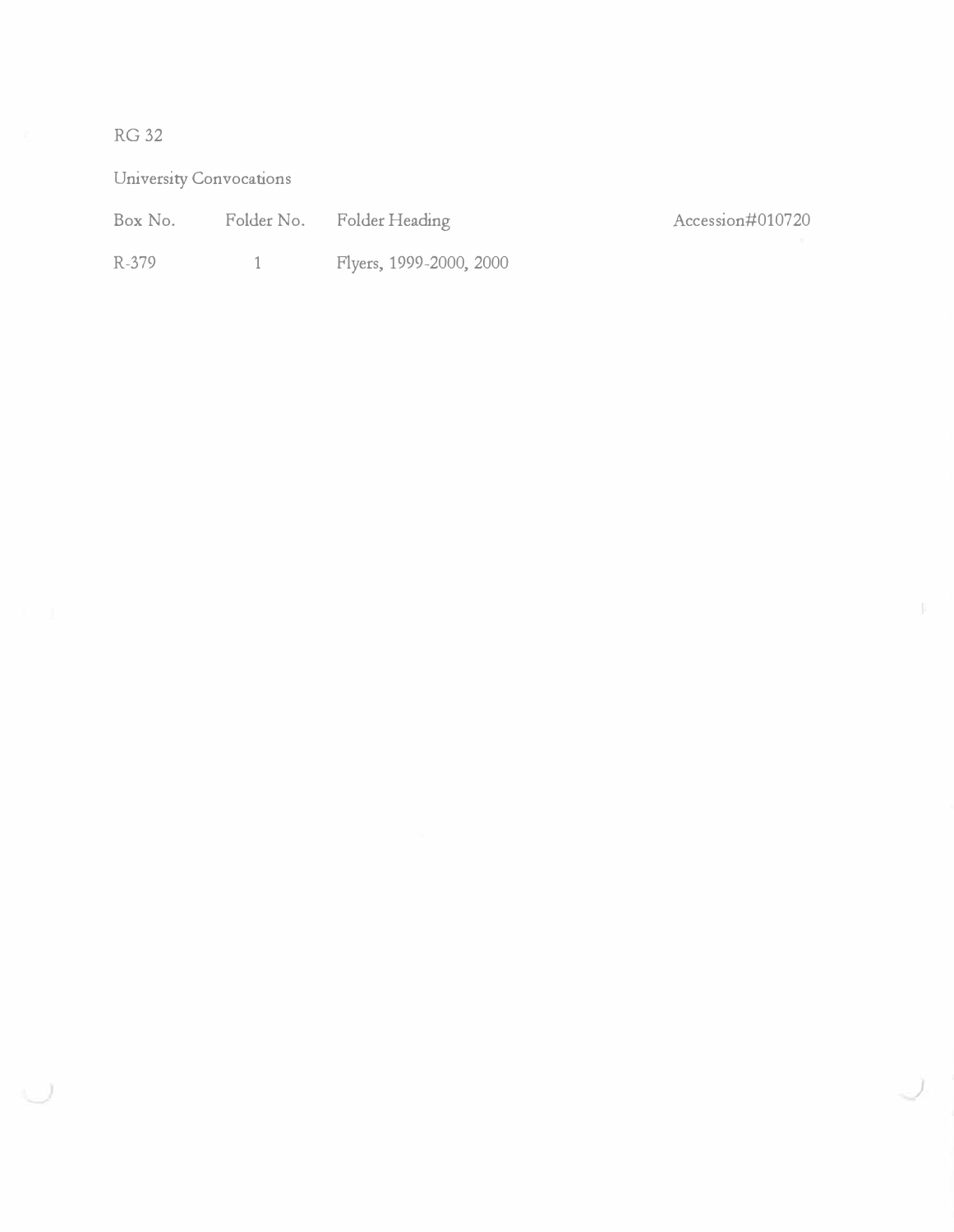**RG 32/ 1** 

i.

University Convocation - "The City"

|            |                | $Acc.f. 81 - 56$                                                                                                                                                                          |
|------------|----------------|-------------------------------------------------------------------------------------------------------------------------------------------------------------------------------------------|
| Box Number | Fold. No.      | Folder Heading                                                                                                                                                                            |
| $R - 139$  | 1              | News Release regarding Maynard H. Jackson,<br>mayor of Atlanta, accepting the invitation to<br>offer the keynote address at the University<br>Convocation, "The City" in late Sept. 1981. |
| $R - 139$  | $\eta$         | Convocation Program (The City)<br>September 25, 1981                                                                                                                                      |
| $R - 139$  | n              | Memo from President Woodbury &<br>list of Convocation activities                                                                                                                          |
|            |                | Acc. $#81-64$                                                                                                                                                                             |
| $R - 139$  | $\overline{2}$ | Tape of Maynard Jackson's keynote address<br>at Convocation 9/25/81                                                                                                                       |
| $R - 139$  | 3              | Exhibit materials including photographs.                                                                                                                                                  |
| $P-114$    | 9              | PHOTOS - Maynard Jackson, Mayor of Atlanta.<br>Convocation 1981 "The City" (photos and<br>negatives)                                                                                      |
|            |                |                                                                                                                                                                                           |
| $R-139$    |                | Aoc. # 870320<br>Convecation, "The City." Keynote opter. M. Jackson,                                                                                                                      |